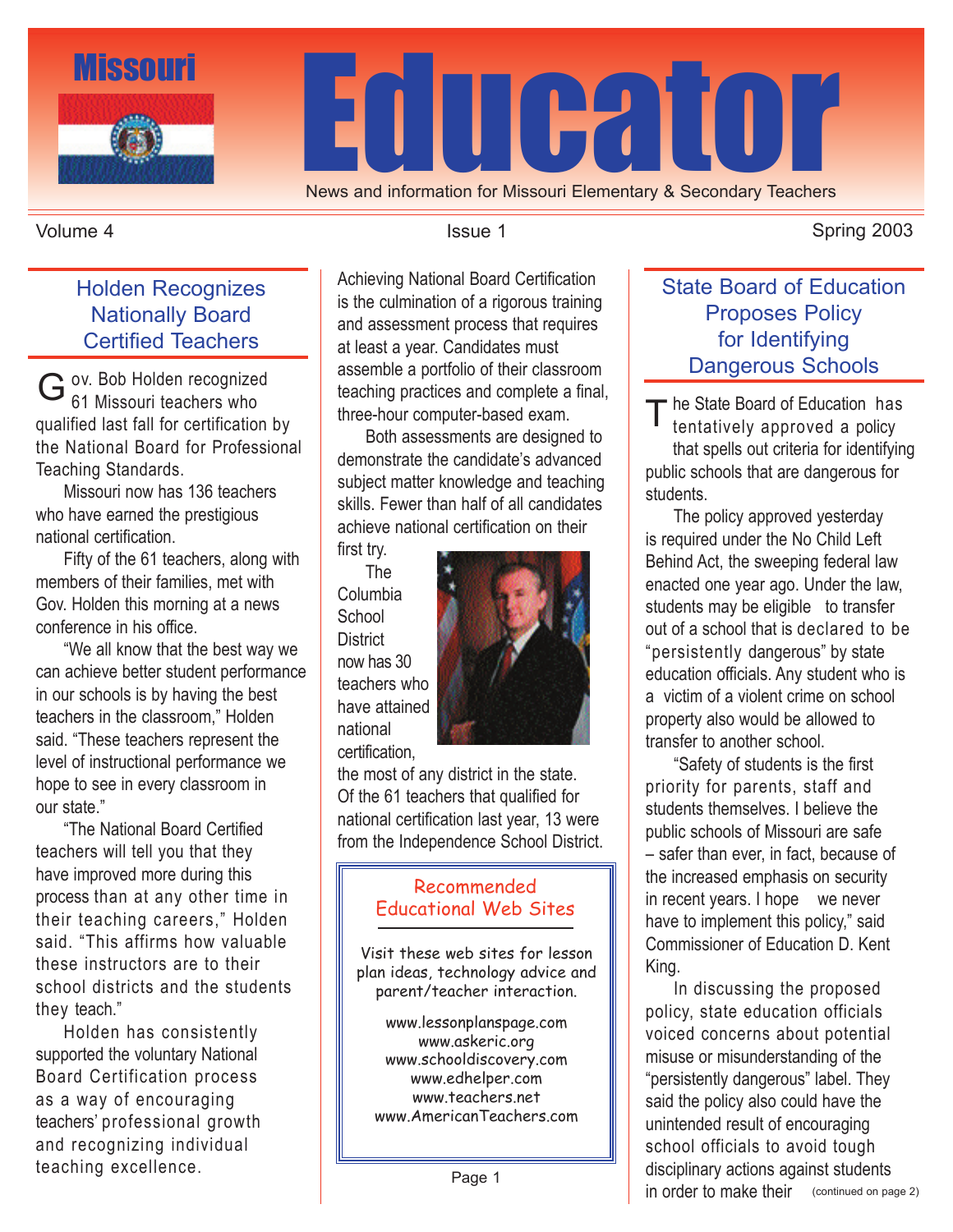schools appear safe.

Under the proposed rule, a school would be identified as persistently dangerous if a student were expelled for bringing a weapon to school in each of three consecutive years, or if a student were expelled for committing a violent criminal offense on school grounds in each of three consecutive years.

 In addition, a school would need to have a specified number of student expulsions for offenses involving drugs, alcohol, weapons or violence in two out of three years. In small schools (under 250 students), the rate would be five expulsions per year. The threshold increases to 15 expulsions per year for schools of more than 1,000 students.

 For purposes of this policy, "violent criminal offenses" are defined by the state's Safe Schools Act (Section 160.261, RSMo) and include drug-related offenses.

 The policy also calls for the Department of Elementary and Secondary Education to help local schools that request assistance in dealing with safety concerns.

 The proposed policy will be published for a 30-day comment period. The board will consider public comments and suggestions about the policy before it takes final action to implement the rule this spring. When finalized, the new policy will be in force for the next school







First Lady Lori Holden fields questions after reading to children at a Jefferson City School.

## State Board of Education Proposes Limit On Textbook Aid for "A+" Students

S tudents eligible for financial assistance under Missouri's "A+ Schools" program would<br>get less money for textbooks, under a plan approved yesterday by the State Board of get less money for textbooks, under a plan approved yesterday by the State Board of **Education** 

 Currently, about 6,500 students who graduated from one of Missouri's public A+ high schools are attending community colleges or public technical schools. They receive state financial assistance to cover the full cost of tuition, fees and books.

 The policy proposed by the State Board of Education would limit the benefit for books to half of the student's cost. Officials from the Department of Elementary and Secondary Education estimate the change would save about \$3 million next year and enable more students to receive tuition.

 Participation in the A+ program has been growing steadily in recent years, and state education officials expect about 600 more students who graduate this spring to take advantage of the A+ assistance.

 The state now has 174 public high schools that have earned the A+ designation from the State Board of Education. More than 30 other schools also are working to achieve the designation.

 The A+ Schools program was established in 1993. To qualify, a public high school must revamp curriculum, adopt stiffer academic standards and reduce its dropout rate.

To qualify for state financial assistance, students in  $A+$  high schools must maintain a GPA of at least 2.5 and an attendance rate of at least 95 percent. They also must maintain good citizenship and perform 50 hours of unpaid tutoring services while in high school.

 The policy change is necessary, education officials say, because the number of students eligible for A+ assistance is growing rapidly while funding for the program is flat, due to the

## Four Schools are Added to the State's "Deficient" List

he State Board of Education declared four schools in three school districts to be academically deficient, based primarily on the schools' low scores on the Missouri Assessment Program (MAP) tests. T

#### **ACADEMICALLY** DEFICIENT

- Breckenridge High School
- Kennett Middle School
- Kennett High School
- Wright City High School

#### RECOMMENDED FOR ACADEMIC DEFICIENT **STATUS**

(given one year to demonstrate continued academic progress)

- Caruthersville Middle School
- Caruthersville High School
- Center High School, K.C.
- Jennings Jr. High School
- Jennings High School
- Maplewood-Richmond Hts. Middle School
- Jefferson Elementary Normandy School District
- Reed Middle School Springfield School District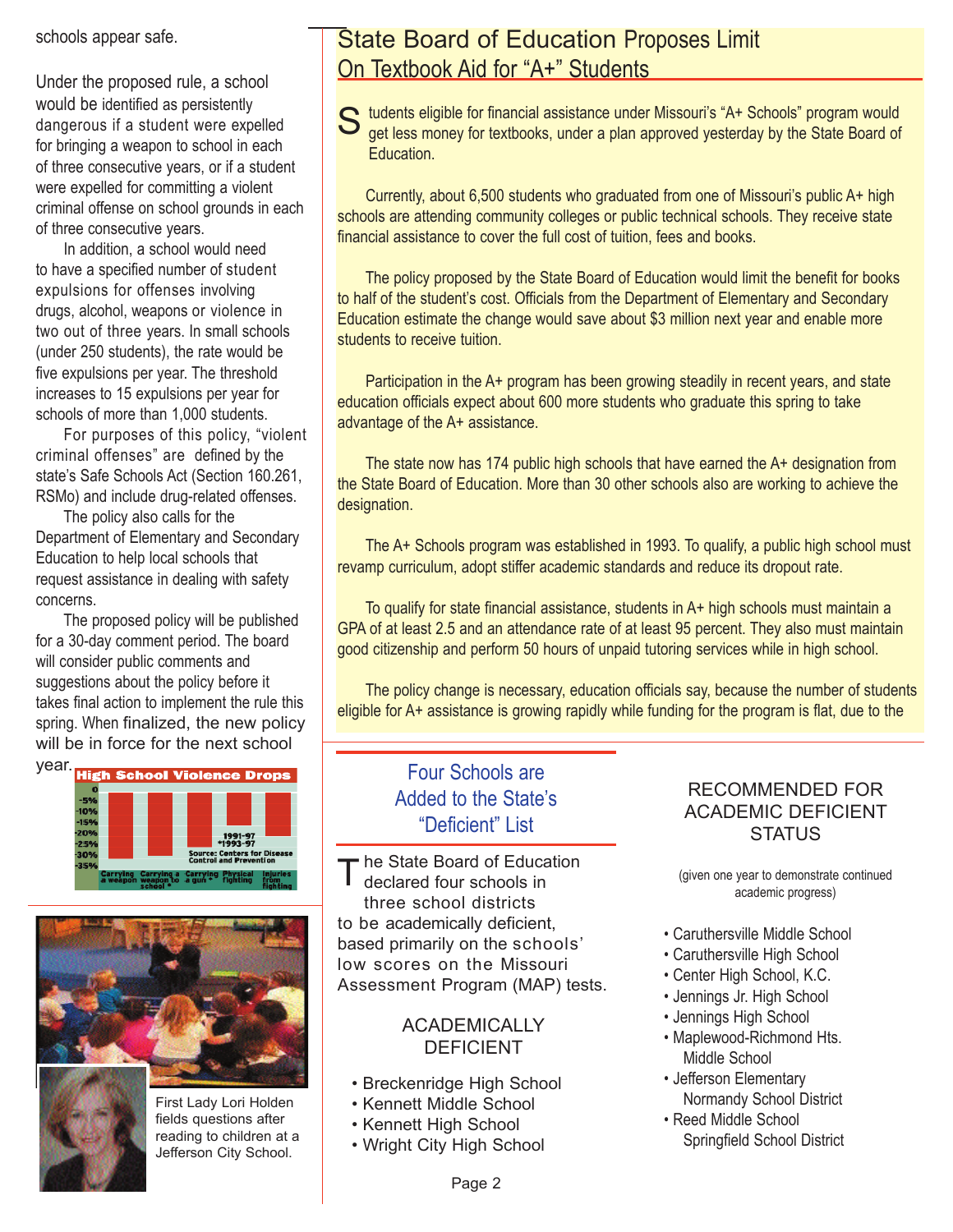State education officials now must appoint 10-member"management teams" to work with each of the academically deficient schools in an effort to boost academic performance.

 Schools identified as deficient have two full school years to demonstrate satisfactory gains in academic performance.

If progress does not occur, the local board of education is authorized to impose sanctions such as suspending tenure for the professional staff in the school. There are now 19 academically deficient schools across the state.

## Five School Districts are Recognized for High-Quality Staff Development Programs

tate education officials have honored S tate education officials have honored<br>S five Missouri school districts for having exemplary training and development programs for teachers – programs that translate into improved academic achievement by students.

 On March 16, Commissioner of Education D. Kent King formally recognized officials from the six school districts with the Commissioner's Award of Excellence for Professional Development. The five school districts are:

- Blue Springs
- Cabool
- Fulton
- Lee's Summit
- Lindbergh (St. Louis)

 The awards were presented at the annual Show-Me Professional Development Conference. The annual program is sponsored by the Missouri Staff Development Council, in cooperation with the Department of Elementary and Secondary Education.

 School districts are eligible to apply for the award during the year in which they complete their formal accreditation review by state education officials.

 "These school districts demonstrate that effective, continuous professional development for teachers and other school personnel is not 'an extra.' It is an essential ingredient of a top-quality educa tional program," King said.

 "In these schools, teachers and administrators work together, share information about students' strengths and needs, and focus constantly on ways to improve academic achievement. They use the state's accreditation standards and their own school-improvement plans to guide their staff-training initiatives. They serve as models for school districts of all sizes," he said.



Public Schools Earn Statewide "Top 10" Honors for High MAP Scores

l.

The Department of Elementary and Secondary Education announced today that 226 public schools, in 140 school districts, have earned "Top 10" honors, based on their students' consistently high scores in one or more areas of the Missouri Assessment Program (MAP) exams.

 The Department's annual list of highest-performing schools identifies elementary, middle and high schools with the highest percentages of students scoring at the "Proficient" and "Advanced" levels in each subject area and grade level covered by the mandatory MAP tests.

 The complete list is available online at www.dese.state.mo.us. The 18-page report will not be distributed in printed form this year to save printing and mailing costs.

 "Missouri schools aspire to be on this list," said Commissioner of Education D. Kent King. "Being among the state's 10 topperforming schools in a particular subject

Page 3

and grade level is something about which students, teachers and parents can be proud."

 For the second consecutive year, the report recognizes schools for sustained strong performance over multiple years – from the year the exam became mandatory in each subject area until 2002.

 The report actually consists of 36 separate Top 10 lists. There is a list for each of the four academic areas covered by the MAP (math, science, social studies and communication arts) at each level tested (elementary, middle and high school). In addition, the report rates schools in three size categories: under 250 students, 250-500 students and over 500 students.

 The report also shows the percentage of minority students and the percentage of students eligible for free or reduced-price meals in each of the schools.

 The purpose of the report is to recognize students and teachers in high-performing buildings and to identify successful schools that can provide effective examples of ways to improve student achievement.

 The report also is important, King said, because it confirms that students in all types of schools – large and small, rich and poor, urban and rural – can achieve at high levels on the demanding MAP exams.



How to Contact the Department of Elementary & Secondary Education

For questions or comments regarding any article in this newsletter, please contact Jane Smith at 573-555-7890, ext. 125.